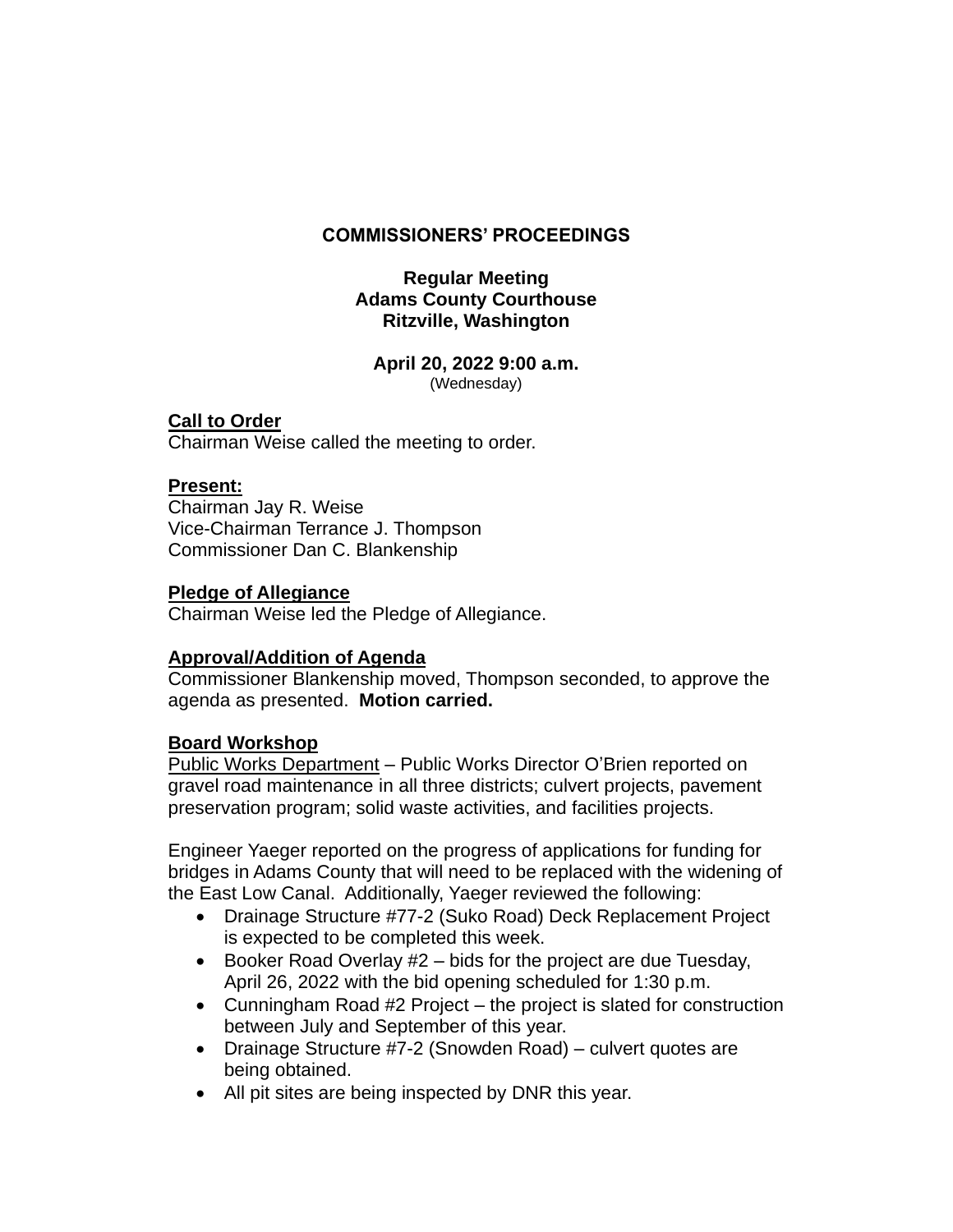The courthouse elevator was discussed with Public Works Director O'Brien noting the Sheriff's dispatch center has control of locking and unlocking the elevator during inmate transfers from the jail to the courthouse.

# **Board Workshop**

## Human Resources

Human Resource Manager Perez continued the discussion of language translation services; new position/reclassification policies; and, collective bargaining. Additionally, Perez reviewed her schedule moving forward.

## **Board Workshop**

## Sheriff's Department

Sheriff Wagner reviewed a mobile application (The SheriffApp.com), designed to allow access to information commonly requested by the public. The Sheriff's Department information will include sex offender registry, inmate roster, etc., being an informational page only and will not allow for citizen response. Emergency Management Director Duffey noted the app will also provide pertinent information to the public relating to emergency management. Costs were reviewed with the Board requesting Sheriff Wagner prepare a plan for cost allocation for Board consideration.

The tactical response vehicle was discussed with the Board noting concerns with the maintenance and sustainability of the vehicle. Additional discussion included ownership; storage; and, having a Memorandum of Understanding in place for use of the vehicle prior to assisting other counties. Sheriff Wagner was reminded that the deputies are part of a Collective Bargaining Unit and deputy duties, pursuant to current job descriptions, do not include working on equipment. Sheriff Wagner noted he will reach out to shops that may be willing to repair the vehicle, if necessary.

## Emergency Management

Emergency Management Director Duffey requested the Board approve and sign a Signature Authorization Form, Grant Number D20-004-A, between Adams County and Washington State Military Department to provide grant funding for the hazard mitigation plan. Action is anticipated April 26, 2022.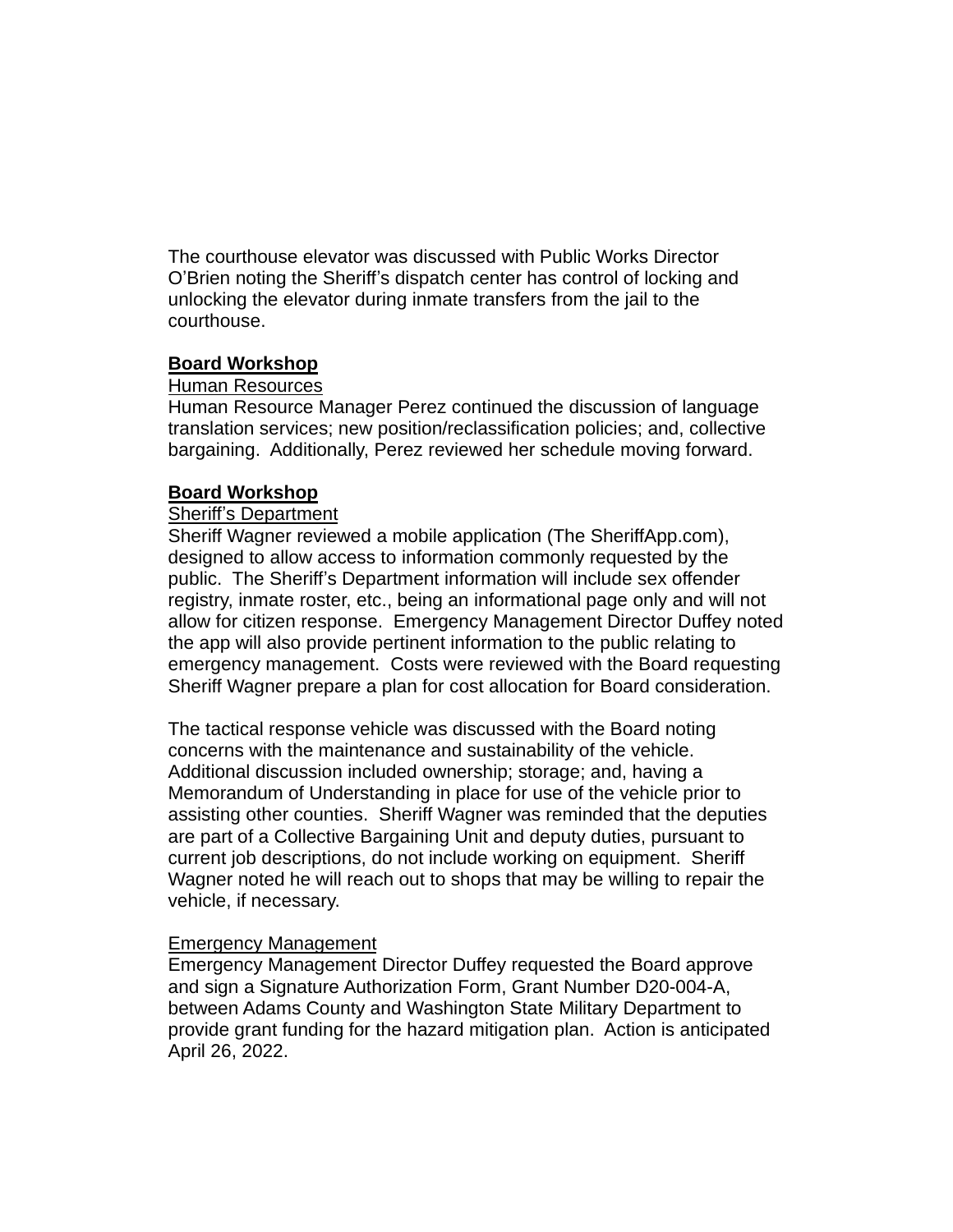## **Resolution No. R-013-2022**

Commissioner Blankenship moved, Thompson seconded, to approve Resolution No. R-013-2022 In the Matter of Adoption of Voter Precincts Within Adams County by Name and Legal Description Following Recent Congressional, Legislative and Commissioner Redistricting. **Motion carried**.

**Adjournment @ 11:52 a.m.**

Submitted: s/Patricia J. Phillips, CMC Clerk of the Board

Edited and Approved:

BOARD OF COUNTY COMMISSIONERS ADAMS COUNTY, WASHINGTON s/Jay R. Weise, Chairman s/Terrance J. Thompson, Vice-Chairman s/Dan C. Blankenship, Commissioner

### **RESOLUTION NO. R-013-2022**

## **ORDER OF BOARD OF COUNTY COMMISSIONERS ADAMS COUNTY, WASHINGTON**

### **IN THE MATTER OF ADOPTION OF VOTER PRECINCTS WITHIN ADAMS COUNTY BY NAME AND LEGAL DESCRIPTION FOLLOWING RECENT CONGRESSIONAL, LEGISLATIVE AND COMMISSIONER REDISTRICTING**

**WHEREAS**, Congressional and Legislative boundaries were changed by the Washington State Legislature pursuant to the 2020 Census; and,

**WHEREAS**, Commissioner District boundaries were changed under Resolution R-057-2021 on December 8, 2021 and amended under Resolution R-012-022 on April 12, 2022; and,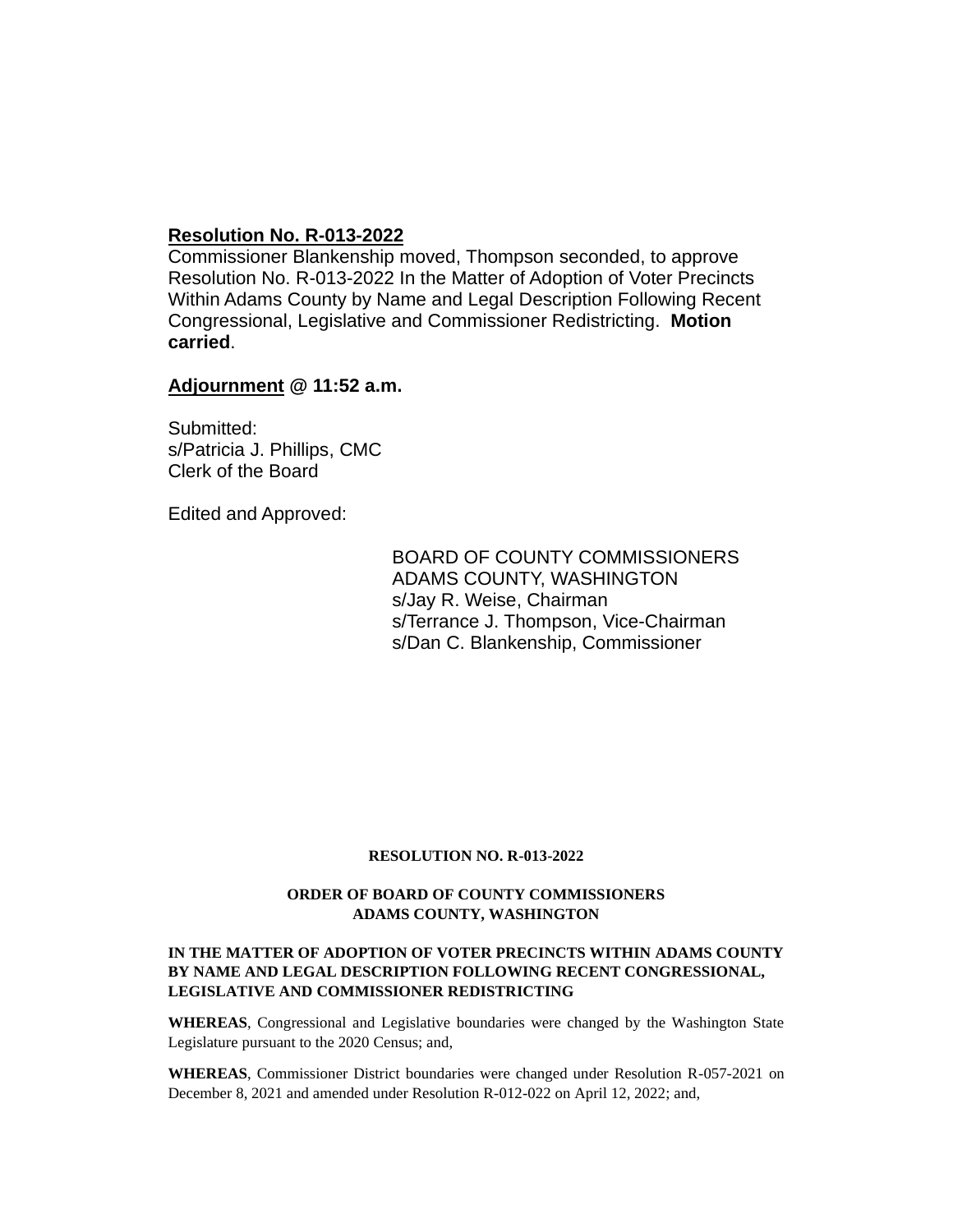**WHEREAS**, the Board held meetings with the Adams County Auditor to discuss and review proposed precinct boundaries;

| <b>Old Name</b>    | <b>New Name</b>                                   | <b>Precinct Number</b> |
|--------------------|---------------------------------------------------|------------------------|
| Ritzville Ward 1   | Ritzville Ward 1                                  | 111                    |
| Ritzville Ward 2   | Ritzville Ward 2                                  | 112                    |
| Ritzville Ward 3   | Ritzville Ward 3                                  | 113                    |
| Ritzville Ward 4   | Ritzville Ward 4                                  | 114                    |
| Ritzville Ward 5   | Ritzville Ward 5                                  | 115                    |
| Ritzville Rural NW | Ritzville Rural NW                                | 121                    |
| Ritzville Rural SE | Ritzville Rural SE                                | 122                    |
| Batum              | Batum                                             | 123                    |
| Benge              | Benge                                             | 211                    |
| Washtucna City     | Washtucna City                                    | 212                    |
| Washtucna Rural    | Washtucna Rural                                   | 221                    |
| Ralston            | Ralston                                           | 222                    |
| Lind City          | Lind City                                         | 311                    |
| <b>Hatton City</b> | <b>Hatton City</b>                                | 313                    |
| <b>Lind Rural</b>  | Lind Rural                                        | 321                    |
| Fairview           | None – Merged with Lind Rural and Washtucna Rural |                        |
| Schrag             | Schrag                                            | 323                    |

**THEREFORE BE IT RESOLVED** that the following voter precincts are adopted:

| <b>Old Name</b>     | <b>New Name</b>                                   | <b>Precinct Number</b> |
|---------------------|---------------------------------------------------|------------------------|
| <b>Hatton Rural</b> | <b>Hatton Rural</b>                               | 324                    |
| Cunningham          | None – Merged with Hatton Rural                   |                        |
| Othello City 1      | Othello City 1                                    | 401                    |
| Othello City 2      | Othello City 2                                    | 402                    |
| Othello City 3      | Othello City 3                                    | 403                    |
| Othello City 4      | Othello City 4                                    | 404                    |
| Othello City 5      | Othello City 5                                    | 405                    |
| Othello City 6      | None $-$ merged with other Othello City precincts |                        |
| Othello Rural 1     | Othello Rural 1                                   | 501                    |
| Othello Rural 2     | Othello Rural 2                                   | 502                    |
| Othello Rural 3     | Othello Rural 3                                   | 503                    |
| Othello Rural 4     | Othello Rural 4                                   | 504                    |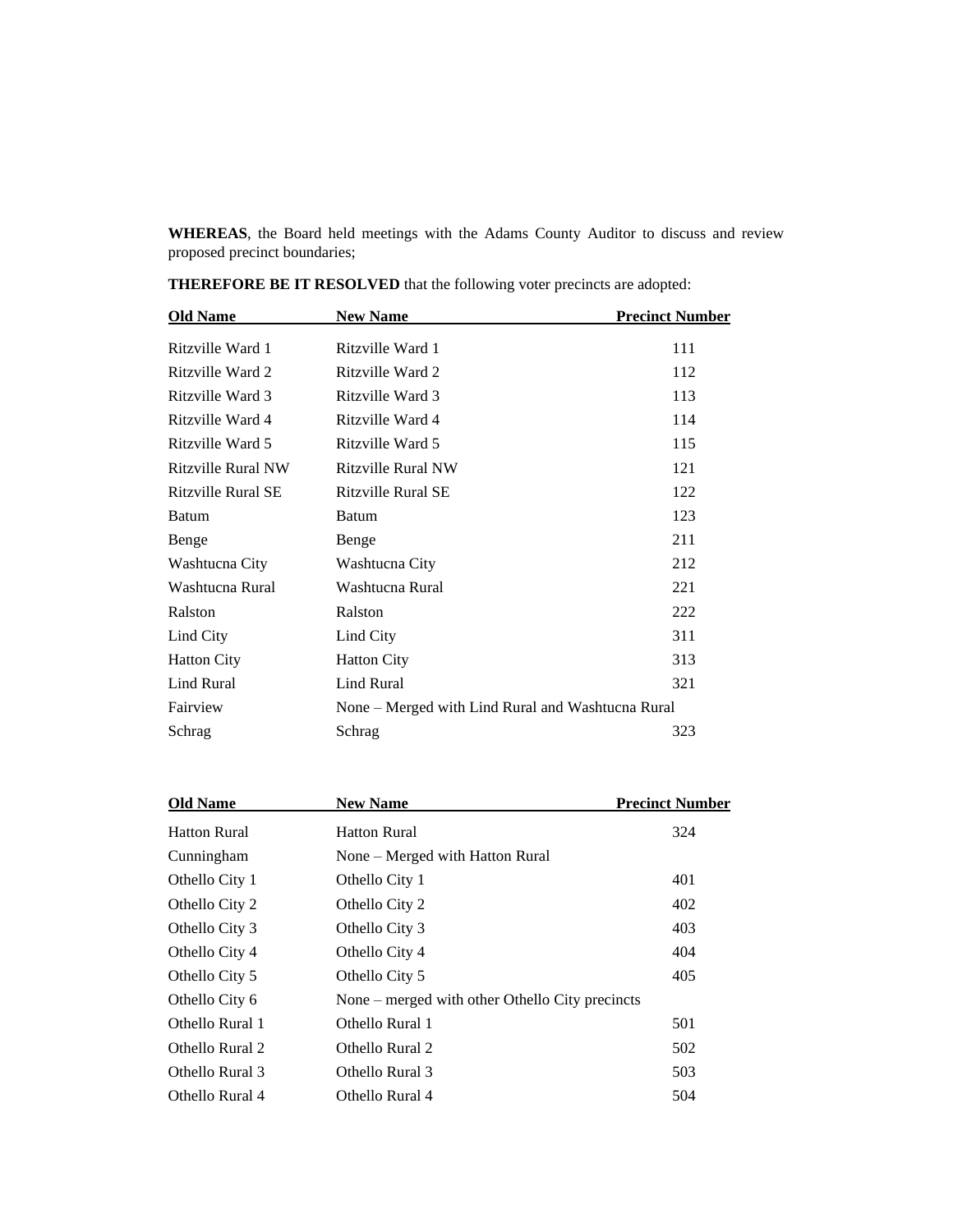| Othello Rural 5 | Othello Rural 5 | 505 |
|-----------------|-----------------|-----|
| Othello Rural 6 | Othello Rural 6 | 506 |

**BE IT FURTHER RESOLVED** that all other resolutions of the Board that are inconsistent with the provisions of this Resolution are hereby repealed to the extent of such inconsistency.

**BE IT FURTHER RESOLVED** that a precise legal description of each of the above-referenced precincts is attached hereto and incorporated herein as Exhibit A.

**DATED** this 20th day of April, 2022.

BOARD OF COUNTY COMMISSIONERS ADAMS COUNTY, WASHINGTON s/Jay R. Weise, Chairman s/Terrance J. Thompson, Vice-Chairman s/Dan C. Blankenship, Commissioner

ATTEST: s/Patricia J. Phillips, CMC Clerk of the Board

Approved as to form: s/Randy J. Flyckt, Prosecuting Attorney WSBA #29302

### **EXHIBIT A**

**Adams County Voting Precincts 2022**

**Legal Descriptions**

**Adams County Precincts Legal Descriptions** – **March 31, 2022**

### **Ritzville Ward #1 Precinct**

Starting at the northerly intersection of East Main Ave. and the current Ritzville city limits. Counterclockwise around the current Ritzville city limits to the intersection with the extended alignment of West Broadway Ave. Northeast along the alignment of West Broadway Ave. to the intersection with North Palouse St. Southeast along North Palouse St. to the intersection with East Broadway Ave. Northeast along East Broadway Ave. to the intersection with North Chelan St. Northwest along North Chelan St. to the intersection with East Alder Ave. Northeast along East Alder Ave. to the intersection with East Olive Ave. East along East Olive Ave. to the intersection with East Main Ave. Northeast along East Main Ave. to the Starting Point.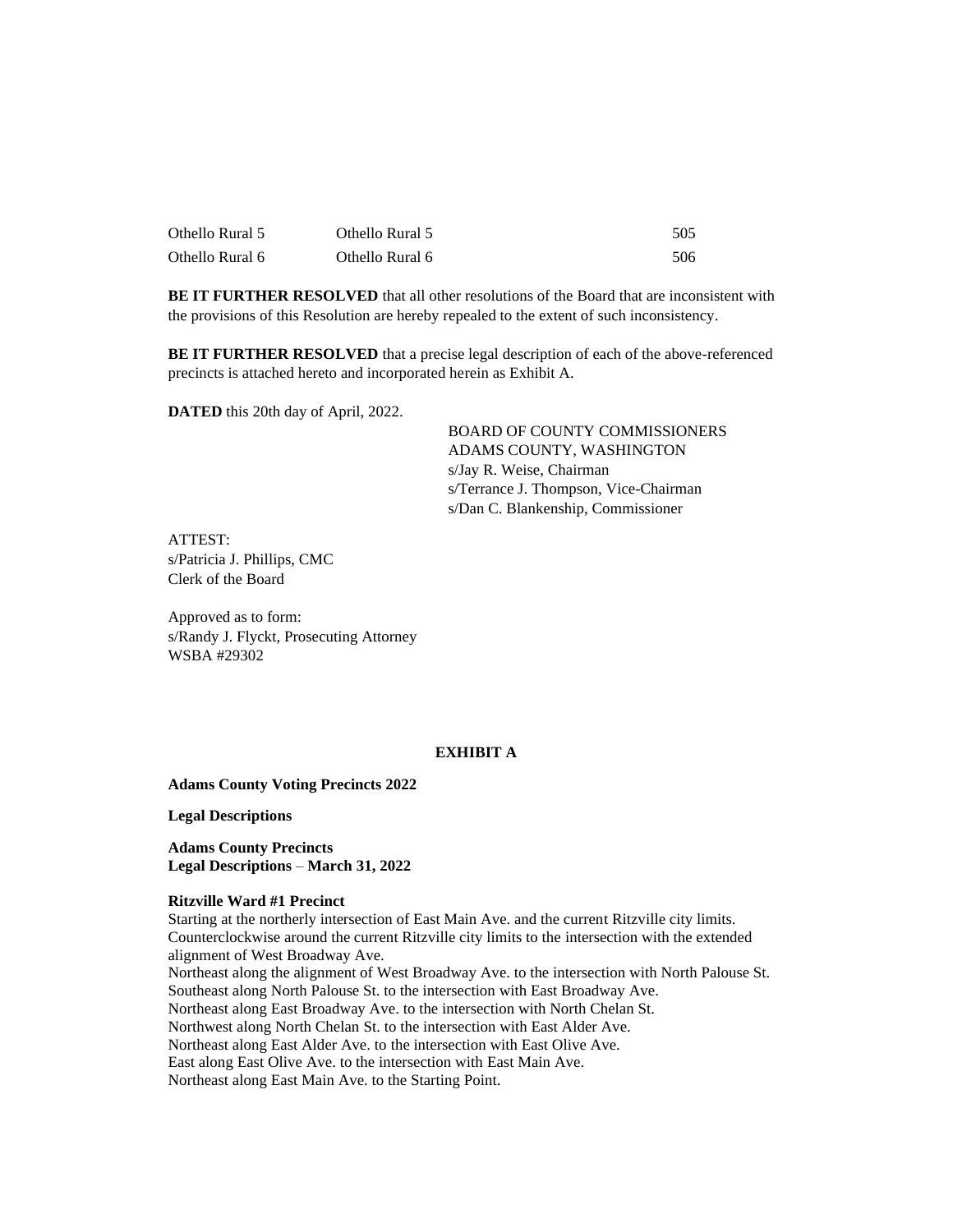#### **Ritzville Ward #2 Precinct**

Starting at the northerly intersection of East Main Ave. and the current Ritzville city limits. South along the current Ritzville city limits to the intersection with the extended alignment of East  $2<sup>nd</sup>$  Ave. Southwest along East 2<sup>nd</sup> Ave. to the intersection with South Cascade St.

Southeast along South Cascade St. to the intersection with East  $3<sup>rd</sup>$  Ave.

Southwest along East  $3<sup>rd</sup>$  Ave. to the intersection with South Columbia St.

Northwest along South Columbia St. to the intersection with East 1<sup>st</sup> Ave.

Southwest along East  $1<sup>st</sup>$  Ave. and continuing along West  $1<sup>st</sup>$  Ave. to the intersection with the current Ritzville city limits.

Clockwise around the current Ritzville city limits to the intersection with the extended alignment of West Broadway Ave.

Northeast along the alignment of West Broadway Ave. to the intersection with North Palouse St. Southeast along North Palouse St. to the intersection with East Broadway Ave.

Northeast along East Broadway Ave. to the intersection with North Chelan St.

Northwest along North Chelan St. to the intersection with East Alder Ave.

Northeast along East Alder Ave. to the intersection with East Olive Ave.

East along East Olive Ave. to the intersection with East Main Ave.

Northeast along East Main Ave. to the Starting Point.

#### **Ritzville Ward #3 Precinct**

Starting at the northerly intersection of the extended alignment of East 2<sup>nd</sup> Ave. and the current Ritzville city limits.

Clockwise around the current Ritzville city limits to the intersection with South Division St.

Northwest along South Division St. to the intersection with East 3<sup>rd</sup> Ave.

Northeast along East 3<sup>rd</sup> Ave. to the intersection with South Cascade St.

Northwest along South Cascade St. to the intersection with East 2<sup>nd</sup> Ave.

Northeast along East 2<sup>nd</sup> Ave. to the current Ritzville city limits, and the Starting Point.

### **Ritzville Ward #4 Precinct**

Starting at the southerly intersection of West 1<sup>st</sup> Ave. and the current Ritzville city limits. East along the current Ritzville city limits to the intersection with the extended alignment of West 3 rd Ave.

Northeast along the extended alignment of West  $3<sup>rd</sup>$  Ave. to the intersection with South Adams St. Southeast along South Adams St. to the intersection of West 11<sup>th</sup> Ave.

Northeast along West 11<sup>th</sup> Ave. to the intersection of South Division St.

Northwest along South Division St. to the intersection with East  $3<sup>rd</sup>$  Ave.

Northeast along East  $3<sup>rd</sup>$  Ave. to the intersection with South Columbia St.

Northwest along South Columbia St. to the intersection with East 1<sup>st</sup> Ave.

Southwest along East  $1<sup>st</sup>$  Ave. and continuing along West  $1<sup>st</sup>$  Ave. to the intersection with the current Ritzville city limits, and the Starting Point.

### **Ritzville Ward #5 Precinct**

Starting at the southerly intersection of the extended alignment of West 3<sup>rd</sup> Ave. and the current Ritzville city limits.

Northeast along the extended alignment of West 3<sup>rd</sup> Ave. to the intersection with South Adams St. Southeast along South Adams St. to the intersection of West 11<sup>th</sup> Ave.

Northeast along West 11<sup>th</sup> Ave. to the intersection of South Division St.

Southeast along South Division St. to the intersection with the current Ritzville city limits.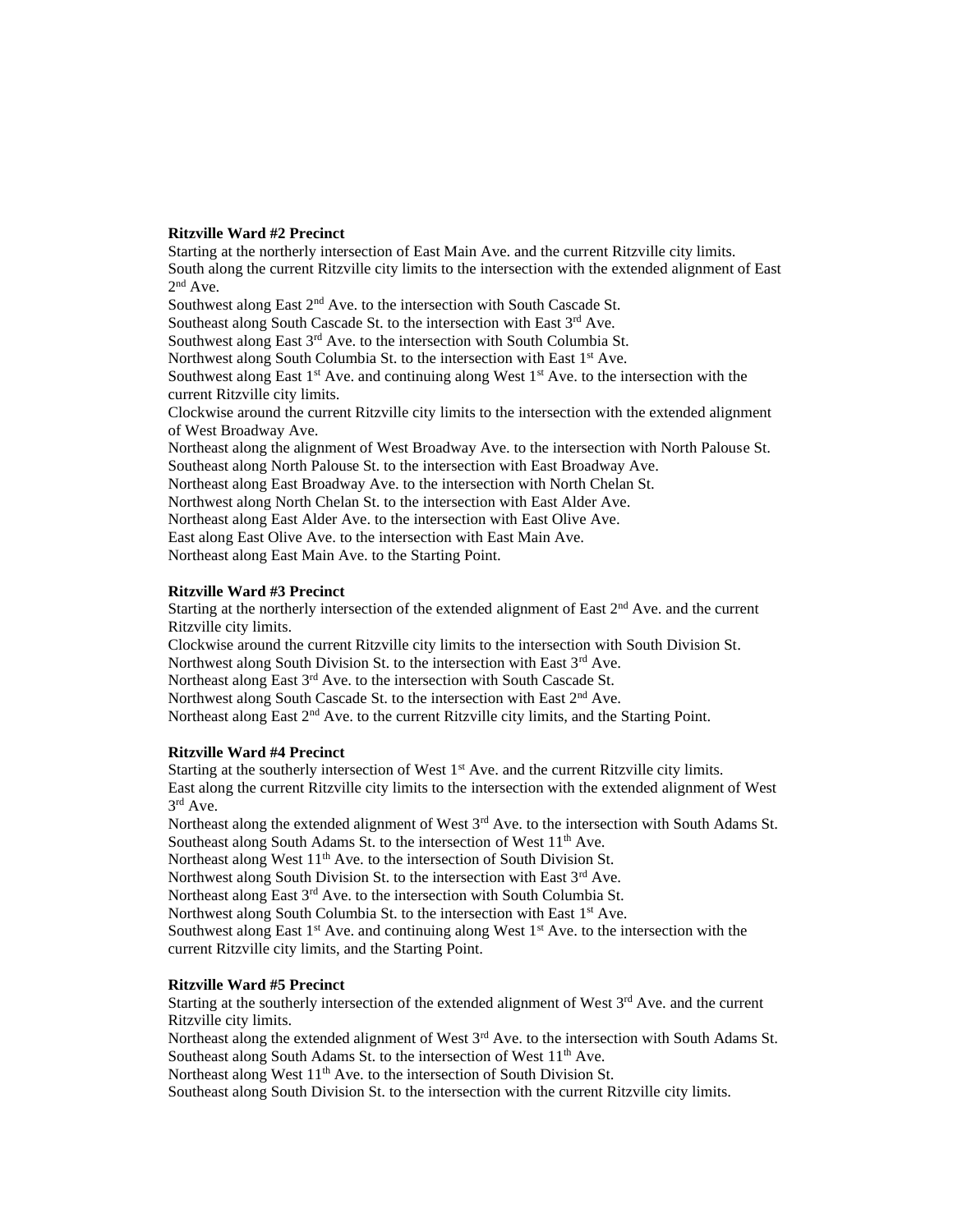Clockwise around the current Ritzville city limits to the intersection with the extended alignment of West 3rd Ave., and the Starting Point.

#### **Ritzville Rural NW Precinct**

Starting at the Southeast corner of Section 20, Township 18 North, Range 35 East.

West along said section one mile to the Southwest corner of Section 20, Township 18 North, Range 35 East.

North along said section line three miles to the Northeast corner of Section 7, Township 18 North, Range 35 East.

West along said section line one mile to the Northwest corner of Section 7, Township 18 North, Range 35 East.

South along said section line two miles to the Southeast corner of Section 13, Township 18 North, Range 34 East.

West along said section line two miles to the Northeast corner of Section 22, Township 18 North, Range 34 East.

South 0.5 miles, West 1 mile, North 0.5 miles to the Northwest corner of Section 22, Township 18 North, Range 34 East.

West 0.5 miles, North 1 mile, West 0.5 miles to the Northwest corner of Section 16, Township 18 North, Range 34 East.

North along Longmeier Rd. for 1.5 miles to the East ¼ corner of Section 5, Township 18 North, Range 34 East.

West along the midsection line of Section 5 to the West 1/4 corner of Section 5, Township 18 North, Range 34 East.

North along said section line 1.5 miles to the Northeast corner of Section 31, Township 19 North, Range 34 East.

West along said section line one mile to the Southeast corner of Section 25, Township 19 North, Range 33 East.

North along said section line for two miles to the Northeast corner of Section 24, Township 19 North, Range 33 East.

West along said section line for two miles to the Southwest corner of Section 14, Township 19 North, Range 33 East.

North along said section line for four miles to the Southeast corner of Section 27, Township 20 North, Range 33 East.

West 1 mile, North 0.5 miles, East 0.5 miles, North 0.5 miles, East 0.5 miles, South 0.5 miles all in or around Section 27, Township 20 North, Range 33 East to the East ¼ corner of Section 27, Township 20 North, Range 33 East.

East along the East-West midsection line for 1.5 miles to the Center of Section 25, Township 20 North, Range 33 East.

North along the North-South midsection line for 0.5 miles to the North ¼ corner of Section 25, Township 20 North, Range 33 East.

East along said section line for two miles to the South ¼ corner of Section 20, Township 20 North, Range 34 East.

North along said midsection line for two miles to the South ¼ corner of Section 8, Township 20 North, Range 34 East.

East along said section line for 0.5 mile to the Southeast corner of Section 8, Township 20 North, Range 34 East.

North along said section line for two miles to the Northwest corner of Section 4, Township 20 North, Range 34 East, on the Adams County line.

East along the Adams County line to the northerly intersection of the East bound lanes of Interstate I-90.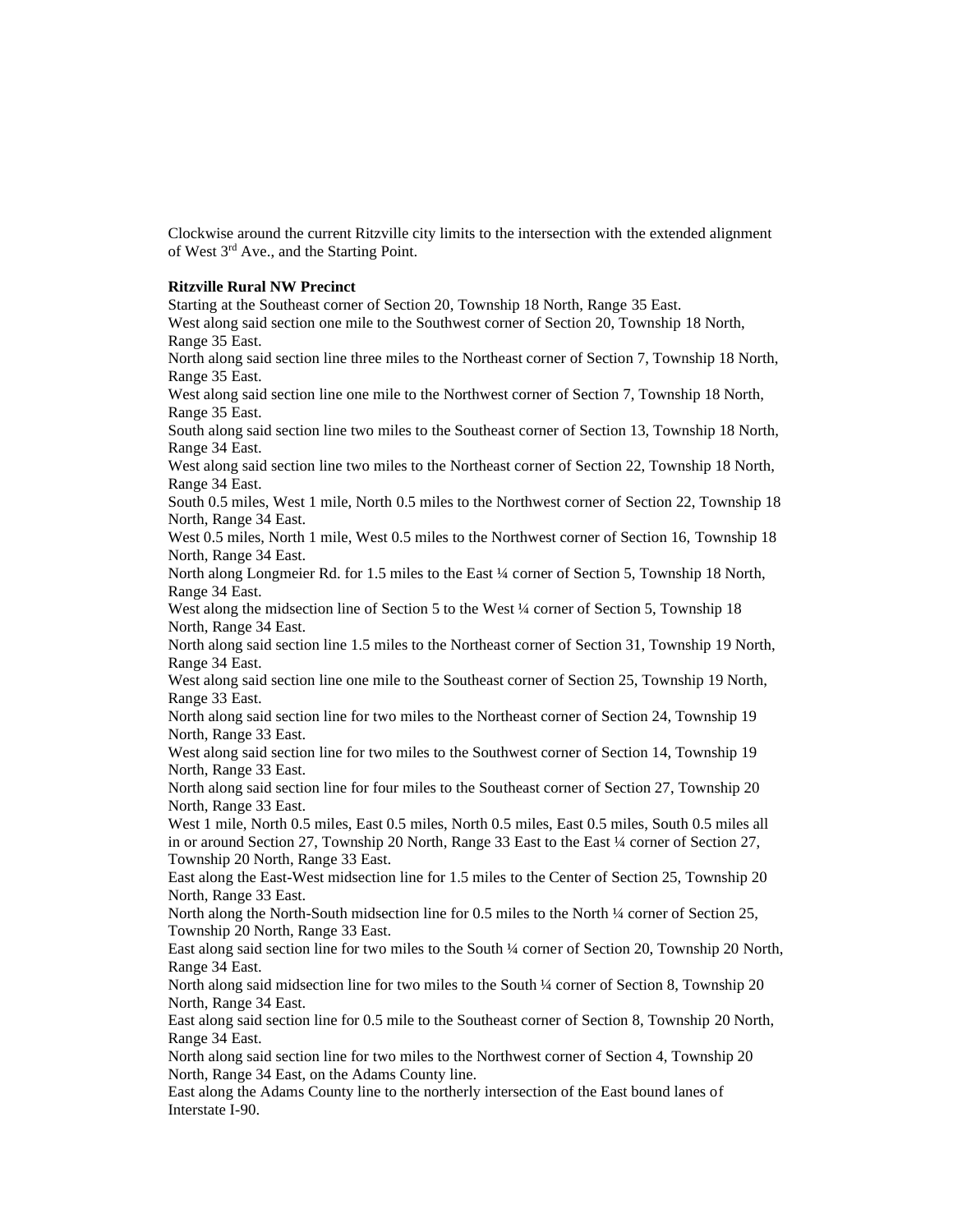South and West along the East bound lanes of Interstate I-90 to Schoessler Rd. West along Schoessler Rd to Danekas Rd.

South and West along Danekas Rd to the current Ritzville city limits.

Counterclockwise around the current Ritzville city limits to the intersection with West  $1<sup>st</sup>$  Ave. Southwest along West 1<sup>st</sup> Ave. to the intersection with the East-West midsection line of Section 27, Township 19 North, Range 35 East.

West along the midsection line to the West 1/4 corner of Section 28, Township 19 North, Range 35 East.

South along said section line for 5.5 miles to the Southeast corner of Section 20, Township 18 North, Range 35 East, and the Starting Point.

#### **Ritzville Rural SE Precinct**

Starting at the Northeast corner of Section 36, Township 18 North, Range 38 East. North Counterclockwise along the Adams County line to the northerly intersection of the East bound lanes of Interstate I-90.

South and West along the East bound lanes of Interstate I-90 to Schoessler Rd.

West along Schoessler Rd to Danekas Rd.

South and West along Danekas Rd to the current Ritzville city limits.

Clockwise around the current Ritzville city limits to the intersection with West  $1<sup>st</sup>$  Ave.

Southwest along West 1<sup>st</sup> Ave. to the intersection with the East-West midsection line of Section 27, Township 19 North, Range 35 East.

West along the midsection line to the West ¼ corner of Section 28, Township 19 North, Range 35 East.

South along said section line for 7.5 miles to the Southwest corner of Section 33, Township 18 North, Range 35 East.

East along said section line ten miles to the Southwest corner of Section 31, Township 18 North, Range 37 East.

North along said section line one mile to the Northwest corner of Section 31, Township 18 North, Range 37 East.

East along said section line twelve miles to the Northeast corner of Section 36, Township 18 North, Range 38 East, and the Starting Point.

### **Batum Precinct**

Starting at the intersection of the State Highway 21 and Urquhart Rd.

South along State Highway 21 for two miles to the Southeast corner of Section 16, Township 18 North, Range 33 East.

West along said section line for four miles to the Southwest corner of Section 13, Township 18 North, Range 32 East.

North along said section line for three miles to the northeast corner of Section 2, Township 18 North, Range 32 East.

West along said section line for seven miles to the Northeast corner of Section 3, Township 18 North, Range 31 East.

South along said section line for one mile to the Southeast corner of Section 3, Township 18 North, Range 31 East.

West along said section line for four miles to the Adams County line.

North and East along the Adams County line to the Northeast corner of Section 5, Township 20 North, Range 34 East.

South along said section line for two miles to the Southeast corner of Section 8, Township 20 North, Range 34 East.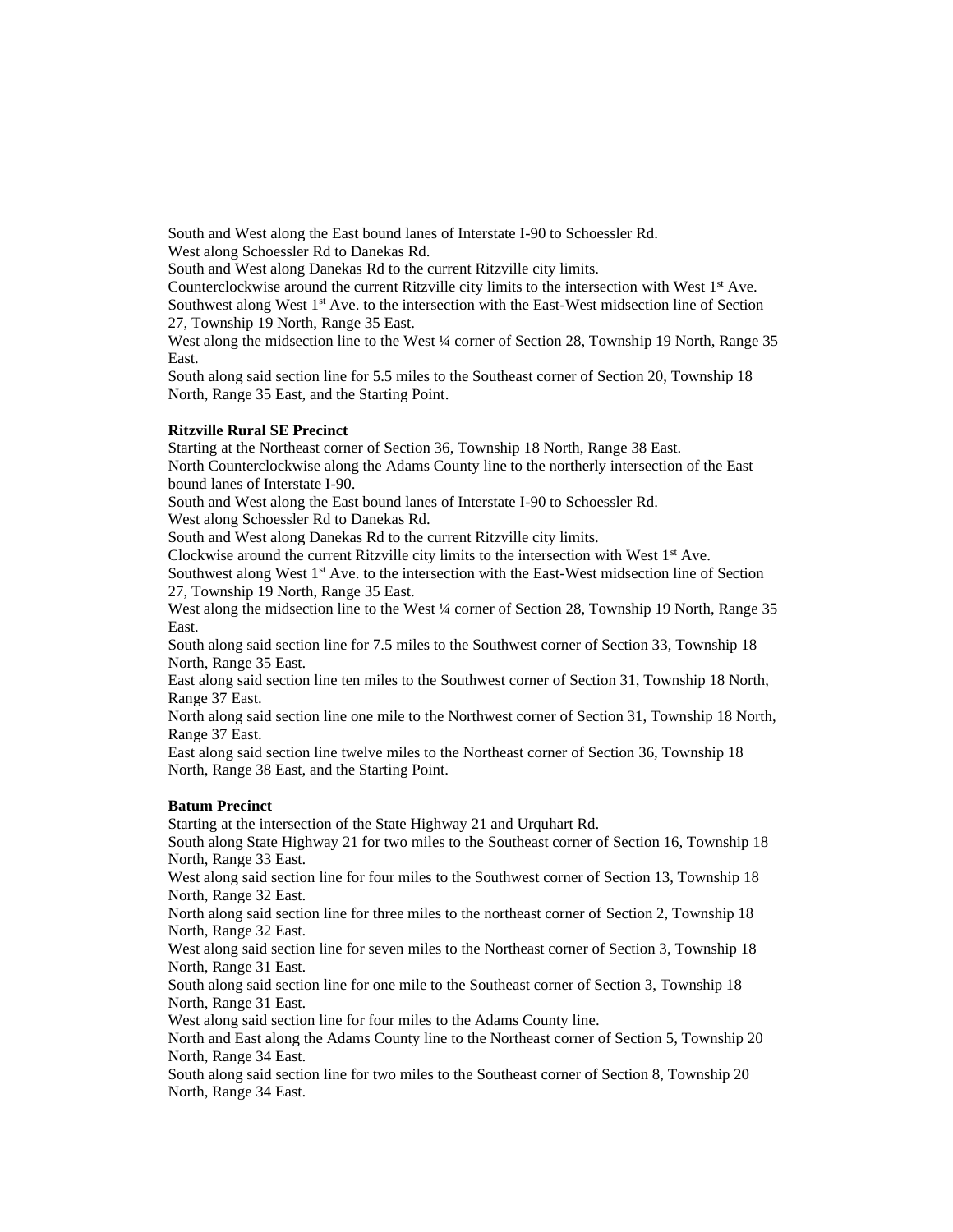West along said section line for 0.5 mile to the North ¼ corner of Section 17, Township 20 North, Range 34 East.

South along said midsection line for two miles to the North ¼ corner of Section 29, Township 20 North, Range 34 East.

West along said section line for two miles to the North ¼ corner of Section 25, Township 20 North, Range 33 East.

South along said midsection line for 0.5 mile to the Center of Section 25, Township 20 North, Range 34 East.

West along said midsection line for 1.5 miles to the East ¼ corner of Section 27, Township 20 North, Range 34 East.

North 0.5 miles, West 0.5 miles, South 0.5 miles, West 0.5 miles, South 0.5 miles, and East 1 mile all in or around Section 27, Township 20 North, Range 33 East to the Northeast corner of Section 34, Township 20 North, Range 33 East.

South along said section line for four miles to the Southwest corner of Section 14, Township 19 North, Range 33 East.

East along said section line for two miles to the Northeast corner of Section 24, Township 19 North, Range 33 East.

South along said section line for two miles to the Southeast corner of Section 25, Township 19 North, Range 33 East.

West along said section line for 1.5 miles to the North ¼ corner of Section 35, Township 19 North, Range 33 East.

South along said midsection line for two miles to the South ¼ corner of Section 2, Township 18 North, Range 33 East.

West along said section line for 1.5 miles to the Northwest corner of Section 10, Township 18 North, Range 33 East, and the Starting Point.

### **Washtucna City #1 Precinct**

All the lands within the current Washtucna city limits.

#### **Benge Precinct**

Starting at the Northeast corner of Section 36, Township 18 North, Range 38 East. West along said section line seven miles to the Northwest corner of Section 36, Township 18 North, Range 37 East.

South along said section line three miles to the Northeast corner of Section 14, Township 17 North, Range 37 East.

West along said section line two miles to the Northwest corner of Section 15, Township 17 North, Range 37 East.

South along said section line one mile to the Northeast corner of Section 21, Township 17 North, Range 37 East.

West along said section line three miles to the Northwest corner of Section 19, Township 17 North, Range 37 East.

South along said section line three miles to the Southeast corner of Section 36, Township 17 North, Range 36 East.

East along said section line 2.5 miles, more or less, to the Northeast corner of Section 4, Township 16 North, Range 37 East.

South along said section line one mile and then West along the South line of Section 4 to the Northwest corner of Section 9, Township 16 North, Range 37 East.

South along said section line two miles to the Southwest corner of Section 16, Township 16 North, Range 37 East.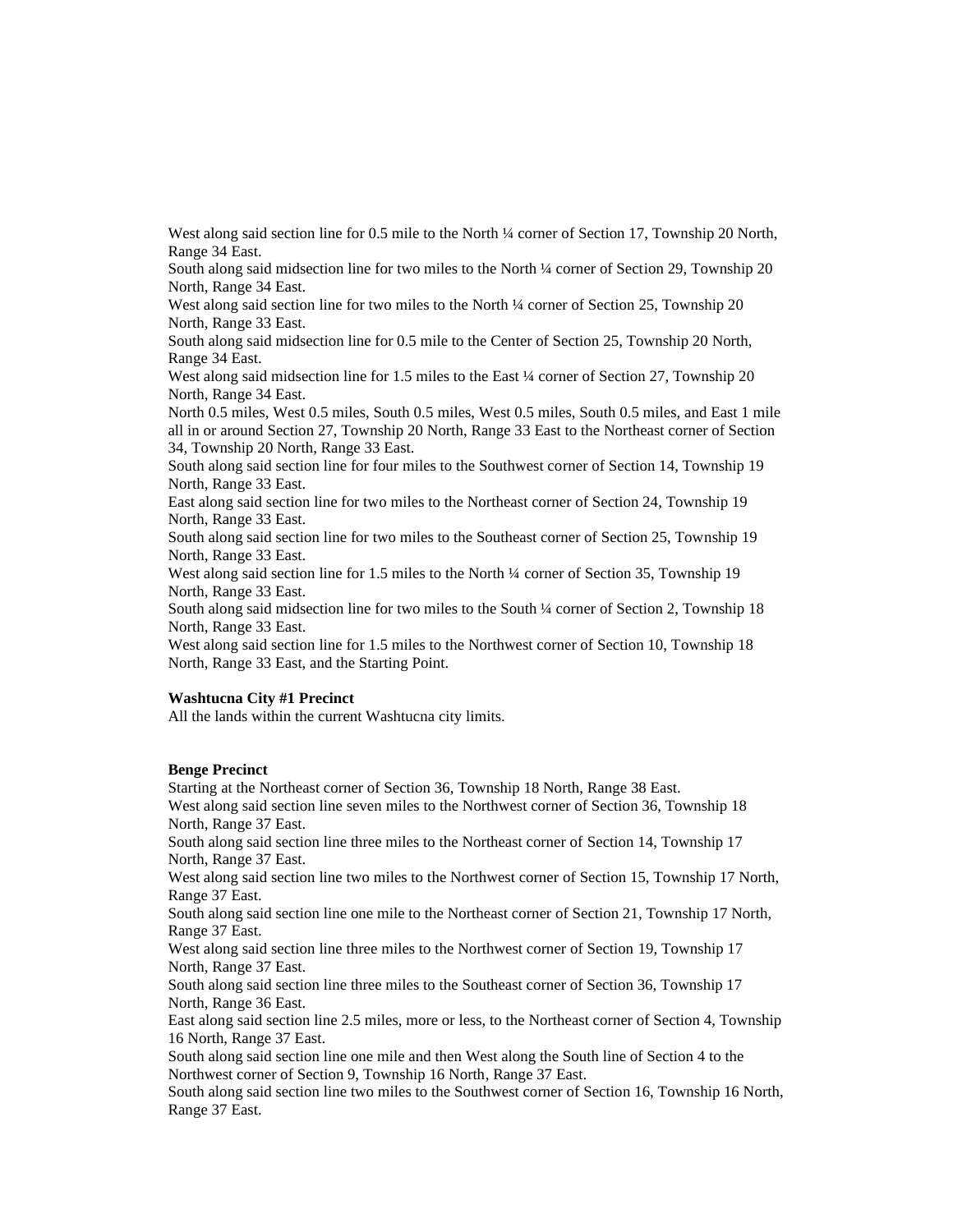East along said section line one mile and then North along the East line of Section 16 to the Southwest corner of Section 10, Township 16 North, Range 37 East.

East along said section line one mile and then North along the East line of Section 10 to the Northwest corner of Section 11, Township 16 North, Range 37 East.

East along said section line one mile and then South along the East line of Section 11 to the Northwest corner of Section 13, Township 16 North, Range 37 East.

East along said section line one mile to the Northeast corner of Section 13, Township 16 North, Range 37 East.

South along said section line 7.5 miles, more or less, to the Adams County line. Counterclockwise along the Adams County line to the Starting Point.

#### **Washtucna Rural Precinct**

Starting at the Southwest corner of Section 36, Township 15 North, Range 34 East. North along said section line for four miles to State Highway 26.

East along State Highway 26 to Dewald Rd.

North along Dewald Rd. to the Southwest corner of Section 30, Township 16 North, Range 35 East.

East along said section line for two miles to the Southeast corner of Section 29, Township 16 North, Range 35 East.

North along said section line for two miles to the Southwest corner of Section 16, Township 16 North, Range 35 East.

East along said section line for two miles to the Southeast corner of Section 15, Township 16 North, Range 35 East, and Marcellus Rd.

North along Marcellus Rd for two miles to the Southwest corner of Section 2, Township 16 North, Range 35 East.

East along said section line three miles to the Southwest corner of Section 5, Township 16 North, Range 36 East.

North along said section line one mile to the Northwest corner of Section 5, Township 16 North, Range 36 East.

East along said section line eight miles to the Northeast corner of Section 4, Township 16 North, Range 37 East.

South along said section line one mile and then West along the South line of Section 4 to the Northwest corner of Section 9, Township 16 North, Range 37 East.

South along said section line two miles to the Southwest corner of Section 16, Township 16 North, Range 37 East.

East along said section line one mile and then North along the East line of Section 16 to the Southwest corner of Section 10, Township 16 North, Range 37 East.

East along said section line one mile and then North along the East line of Section 10 to the Northwest corner of Section 11, Township 16 North, Range 37 East.

East along said section line one mile and then South along the East line of Section 11 to the Northwest corner of Section 13, Township 16 North, Range 37 East.

East along said section line one mile to the Northeast corner of Section 13, Township 16 North, Range 37 East.

South along said section line 7.5 miles, more or less, to the Adams County line. Clockwise along the Adams County line to the Starting Point.

### *Excepting from there the town of Washtucna.*

#### **Ralston Precinct**

Starting at the Southwest corner of Section 2, Township 16 North, Range 35 East.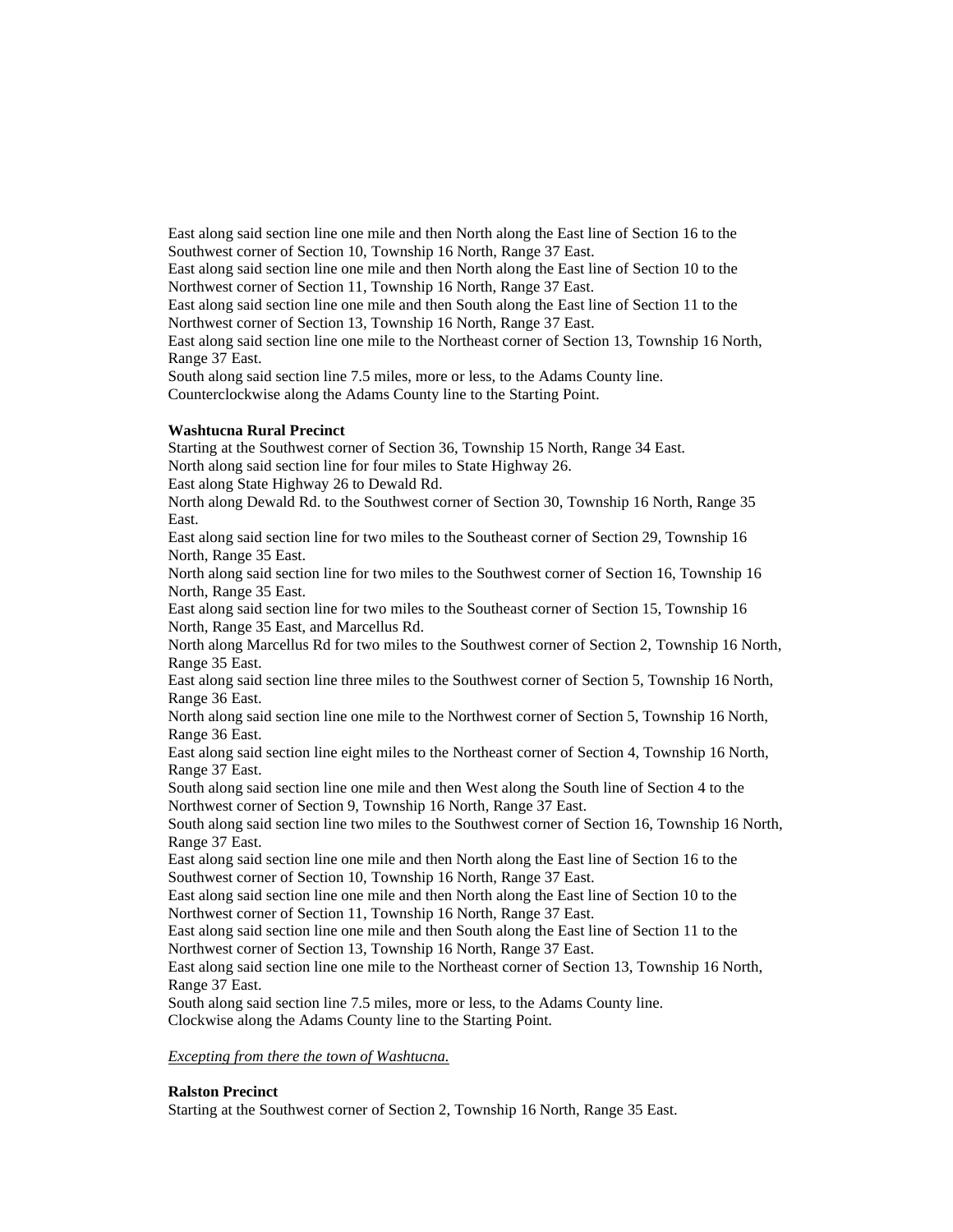North along Marcellus Rd for three miles to the South ¼ corner of Section 22, Township 17 North, Range 35 East.

West 0.5 miles, North 0.5 miles, East 0.5 miles, North 0.5 miles, West 0.5 miles all in Section 22, Township 17 North, Range 35 East to the Southwest corner of Section 15, Township 17 North, Range 35 East, and Suko Rd.

North along Suko Rd. to Hiller Rd.

East along Hiller Rd. one mile to the Southeast corner of Section 10, Township 17 North, Range 35 East.

North 0.5 miles, West 0.5 miles, North 0.5 miles to the South  $\frac{1}{4}$  corner of Section 3, Township 17 North, Range 35 East.

West along said section line one mile to the South ¼ corner of Section 4, Township 17 North, Range 35 East.

North 1 mile to the North ¼ corner of Section 4, Township 17 North, Range 35 East.

East along said section line 9.5 miles to the Southwest corner of Section 31, Township 18 North, Range 37 East.

North along said section line one mile to the Northwest corner of Section 31, Township 18 North, Range 37 East.

East along said section line five miles to the Northwest corner of Section 36, Township 18 North, Range 37 East.

South along said section line three miles to the Northeast corner of Section 14, Township 17 North, Range 37 East.

West along said section line two miles to the Northwest corner of Section 15, Township 17 North, Range 37 East.

South along said section line one mile to the Northeast corner of Section 21, Township 17 North, Range 37 East.

West along said section line three miles to the Northwest corner of Section 19, Township 17 North, Range 37 East.

South along said section line three miles to the Southeast corner of Section 36, Township 17 North, Range 36 East.

West along said section line 5.5 miles to the Northwest corner of Section 5, Township 16 North, Range 36 East.

South along said section line one mile to the Southeast corner of Section 6, Township 16 North, Range 36 East.

West along said section line three miles to the Southwest corner of Section 2, Township 16 North, Range 35 East, and the Starting Point.

#### **Lind #1 Precinct**

All the lands within the current Lind city limits.

#### **Hatton City Precinct**

All the lands within the current Hatton city limits.

### **Lind Rural Precinct**

Starting at the Southeast corner of Section 25, Township 19 North, Range 33 East. West along said section line for 1.5 miles to the North ¼ corner of Section 35, Township 19 North, Range 33 East.

South along said midsection line for two miles to the South ¼ corner of Section 2, Township 18 North, Range 33 East.

West along said section line for 1.5 miles to the Northwest corner of Section 10, Township 18 North, Range 33 East.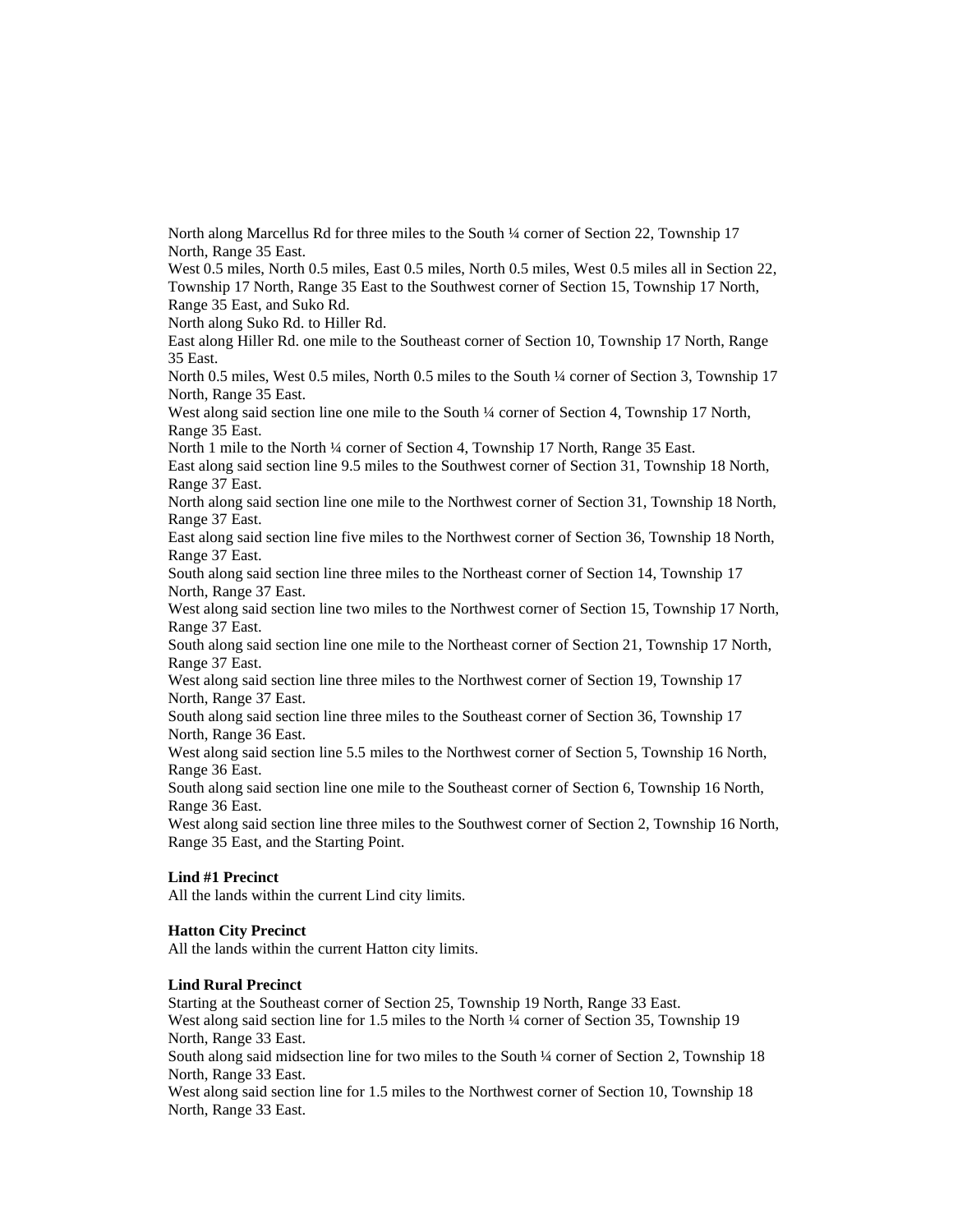South along State Highway 21 seven miles to the Northwest corner of Section 15, Township 17 North, Range 33 East.

Continuing South along said section line to the intersection with the Lind-Hatton Rd.

Southwest along Lind-Hatton Rd to Providence Rd.

East along Providence Rd to Laure Rd.

South along Laure Rd. for six miles to Cunningham Rd.

East along Cunningham Rd for six miles to Wahl Rd

South along Wahl Rd for six miles to Muse Rd, also the Adams County line.

East along Muse Rd. for five miles to the Southeast corner of Section 35, Township 15 North, Range 34 East.

North along said section line for four miles to State Highway 26.

East along State Highway 26 to Dewald Rd.

North along Dewald Rd. to the Southwest corner of Section 30, Township 16 North, Range 35 East.

East along said section line for two miles to the Southeast corner of Section 29, Township 16 North, Range 35 East.

North along said section line for two miles to the Southwest corner of Section 16, Township 16 North, Range 35 East.

East along said section line for two miles to the Southeast corner of Section 15, Township 16 North, Range 35 East, and Marcellus Rd.

North along Marcellus Rd for five miles to the South ¼ corner of Section 22, Township 17 North, Range 35 East.

West 0.5 miles, North 0.5 miles, East 0.5 miles, North 0.5 miles, West 0.5 miles all in Section 22, Township 17 North, Range 35 East, to the Southwest corner of Section 15, Township 17 North, Range 35 East and Suko Rd.

North along Suko Rd. to Hiller Rd.

East along Hiller Rd. one mile to the Southeast corner of Section 10, Township 17 North, Range 35 East.

North 0.5 miles, West 0.5 miles, North 0.5 miles to the South ¼ corner of Section 3, Township 17 North, Range 35 East.

West along said section line one mile to the South ¼ corner of Section 4, Township 17 North, Range 35 East.

North 1 mile, West 0.5 miles to the Southeast corner of Section 32, Township 18 North, Range 35 East.

North along said section line two miles to the Southeast corner of Section 20, Township 18 North, Range 35 East.

West along said section one mile to the Southwest corner of Section 20, Township 18 North, Range 35 East.

North along said section line three miles to the Northeast corner of Section 7, Township 18 North, Range 35 East.

West along said section line one mile to the Northwest corner of Section 7, Township 18 North, Range 35 East.

South along said section line two miles to the Southeast corner of Section 13, Township 18 North, Range 34 East.

West along said section line two miles to the Northeast corner of Section 22, Township 18 North, Range 34 East.

South 0.5 miles, West 1 mile, North 0.5 miles to the Northwest corner of Section 22, Township 18 North, Range 34 East.

West 0.5 miles, North 1 mile, West 0.5 miles to the Northwest corner of Section 16, Township 18 North, Range 34 East.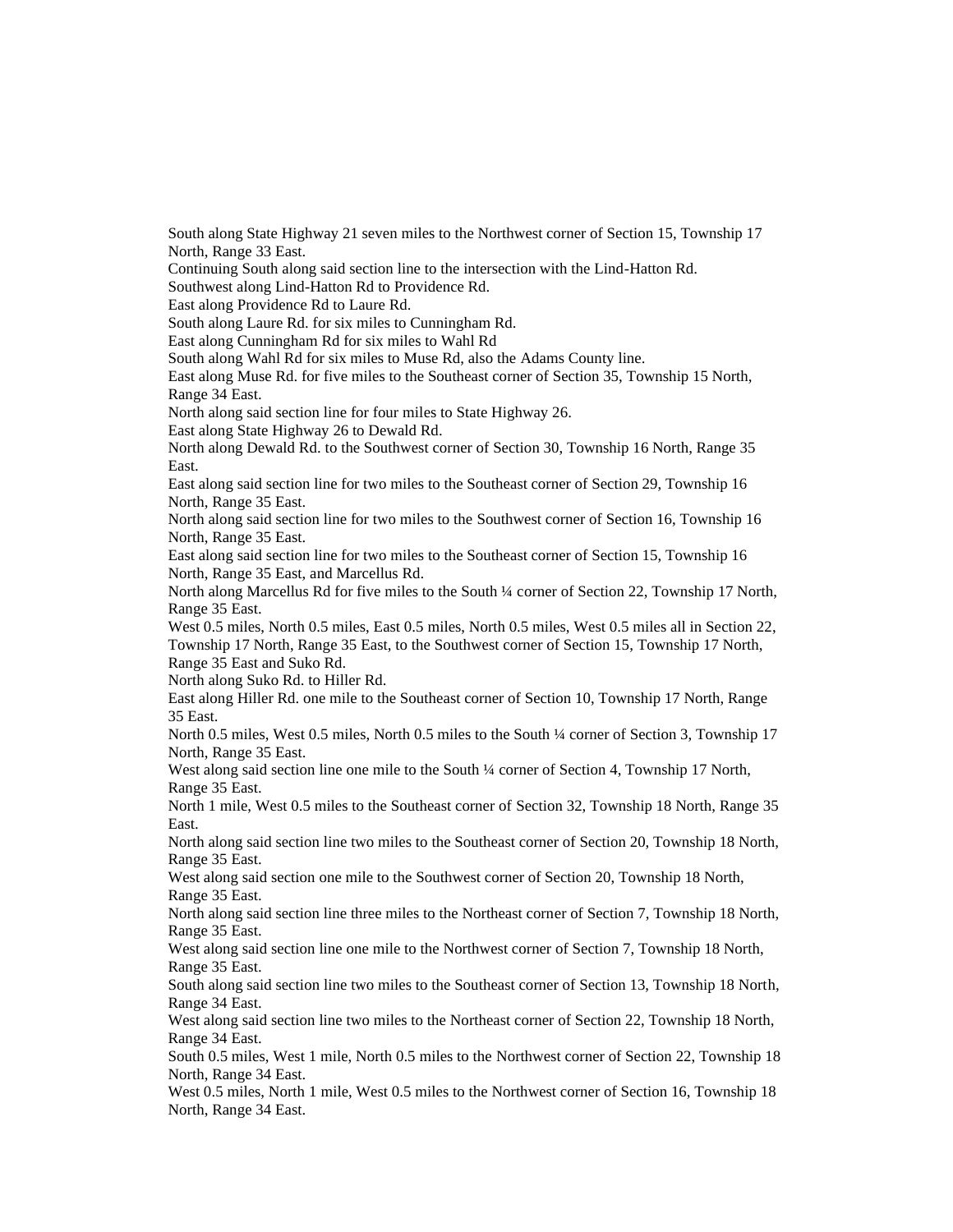North along Longmeier Rd. for 1.5 miles to the East ¼ corner of Section 5, Township 18 North, Range 34 East.

West along the midsection line of Section 5 to the West ¼ corner of Section 5, Township 18 North, Range 34 East.

North along said section line 1.5 miles to the Northeast corner of Section 31, Township 19 North, Range 34 East.

West along said section one mile to the Starting Point.

#### *Excepting from there the town of Lind.*

#### **Schrag Precinct**

Starting at the intersection of the State Highway 21 and Franz Rd North along State Highway 21 one mile to the Southeast corner of Section 16, Township 18 North, Range 33 East. West along said section line for four miles to the Southwest corner of Section 13, Township 18 North, Range 32 East. North along said section line for three miles to the northeast corner of Section 2, Township 18 North, Range 32 East. West along said section line for seven miles to the Northeast corner of Section 3, Township 18 North, Range 31 East. South along said section line for one mile to the Southeast corner of Section 3, Township 18 North, Range 31 East. West along said section line for four miles to the Adams County line. South along the Adams County line to the Southwest corner of Section 31, Township 17 North, Range 31 East. East along Providence Rd to the intersection of Providence Rd and Lind-Hatton Rd. North along Lind-Hatton Rd to the section line between Sections 15 and 16, Township 17 North, Range 33 East. North along said section line four miles, more or less, to the Starting Point.

#### **Hatton Rural Precinct**

Starting at the intersection of the Muse Rd and Fox Rd. North along Fox Rd for twelve miles to Providence Rd. East along Providence Rd for twelve miles to Laure Rd. South along Laure Rd. for six miles to Cunningham Rd. East along Cunningham Rd for six miles to Wahl Rd South along Wahl Rd for six miles to Muse Rd. West along Muse Rd for eighteen miles to Fox Rd and the Starting Point.

### *Excepting from there the town of Hatton.*

### **Othello City #1 Precinct**

Starting at the intersection of East Larch St. and South 7<sup>th</sup> St. South along  $7<sup>th</sup>$  St. to East Elm St. West along Elm St. extended to the current Othello city limits. Clockwise following the current Othello city limits to Lee Rd. West along Lee Rd to North  $7<sup>th</sup>$  Ave. South along  $7<sup>th</sup>$  Ave. to the Starting Point Along with that portion of Othello in the NE ¼ of Section 5, Township 15 North, Range 28 East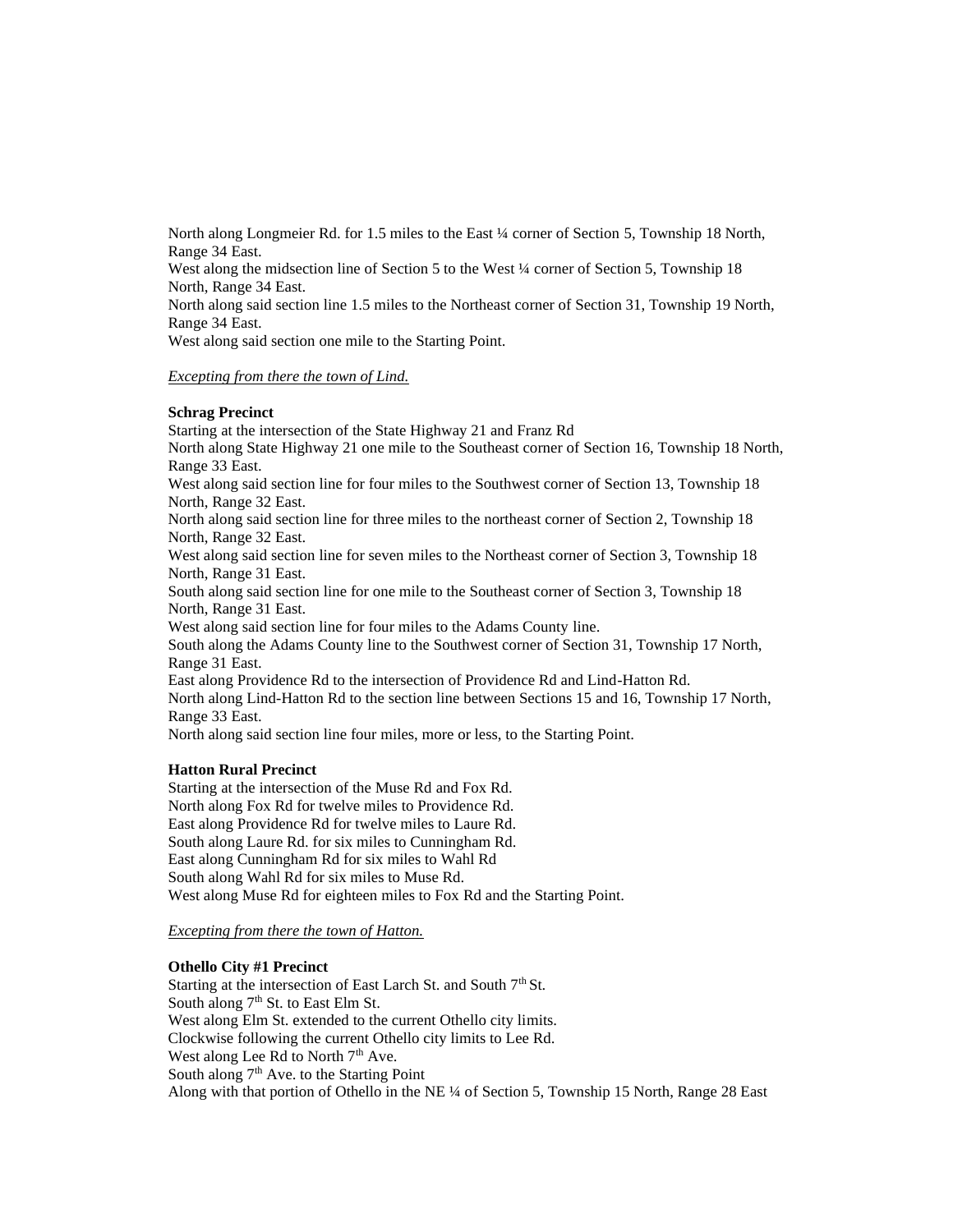### **Othello City #2 Precinct**

Starting at the intersection of East Larch St. and South  $7<sup>th</sup>$  St. East along Larch St. to the intersection of Larch and South 14<sup>th</sup> St. North along 14<sup>th</sup> St. to the intersection of East Main St. Northeast 65 feet to the current Othello city limits. North along the current Othello city limits to the intersection with Lee Rd. West along Lee Rd. to North 7<sup>th</sup> Ave. South along 7<sup>th</sup> Ave. to the Starting Point

#### **Othello City #3 Precinct**

Starting at the intersection of East Elm St. and South  $7<sup>th</sup>$  St. South along  $7<sup>th</sup>$  St. and  $7<sup>th</sup>$  St extended to State Highway 26. West along State Highway 26 to the current Othello city limits. Clockwise following the current Othello city limits to Elm St. extended westerly. East along Elm St. to the Starting Point.

#### **Othello City #4 Precinct**

Starting at the intersection of East Larch St. and South  $7<sup>th</sup>$  St. East along Larch St. to the intersection of Larch and South 14<sup>th</sup> St. North along 14<sup>th</sup> St. to the intersection of East Main St. Northeast 65 feet to the current Othello city limits. Clockwise around the current Othello city limits to the intersection with Cemetery Rd. West along Cemetery Rd to South 19th Ave North along 19th Ave to Catalpa St. West along Catalpa St to East Fern St. North and northwest along East Fern St to South 14th Ave. South along South 14th Ave to East Ash St. West along East Ash St to South 7th Ave. North along S 7th Ave. to the Starting Point.

### **Othello City #5 Precinct**

Starting at the intersection of State Highway 24 and the current Othello city limits on the western boundary of Section 10, Township 15 North, Range 29 East. Counter-clockwise along the current Othello city limits to Cemetery Rd. West along Cemetery Rd to 19th Ave. North along 19th Ave to Catalpa St. West along Catalpa St to East Fern St. North and northwest along East Fern St to South 14th Ave. South along South 14th Ave to East Ash St. West along East Ash St to South 7th Ave. South along South 7th Ave and extension to State Highway 26. West along State Highway 26 to the intersection of Highway 26 and the current Othello city limits. Counter-clockwise along the current Othello city limits to the Starting Point

#### **Othello Rural #1 Precinct**

Starting at the intersection of the Muse Rd and Fox Rd. North along Fox Rd for twelve miles to Providence Rd. West along Providence Rd for seven miles, more or less, to State Highway 17.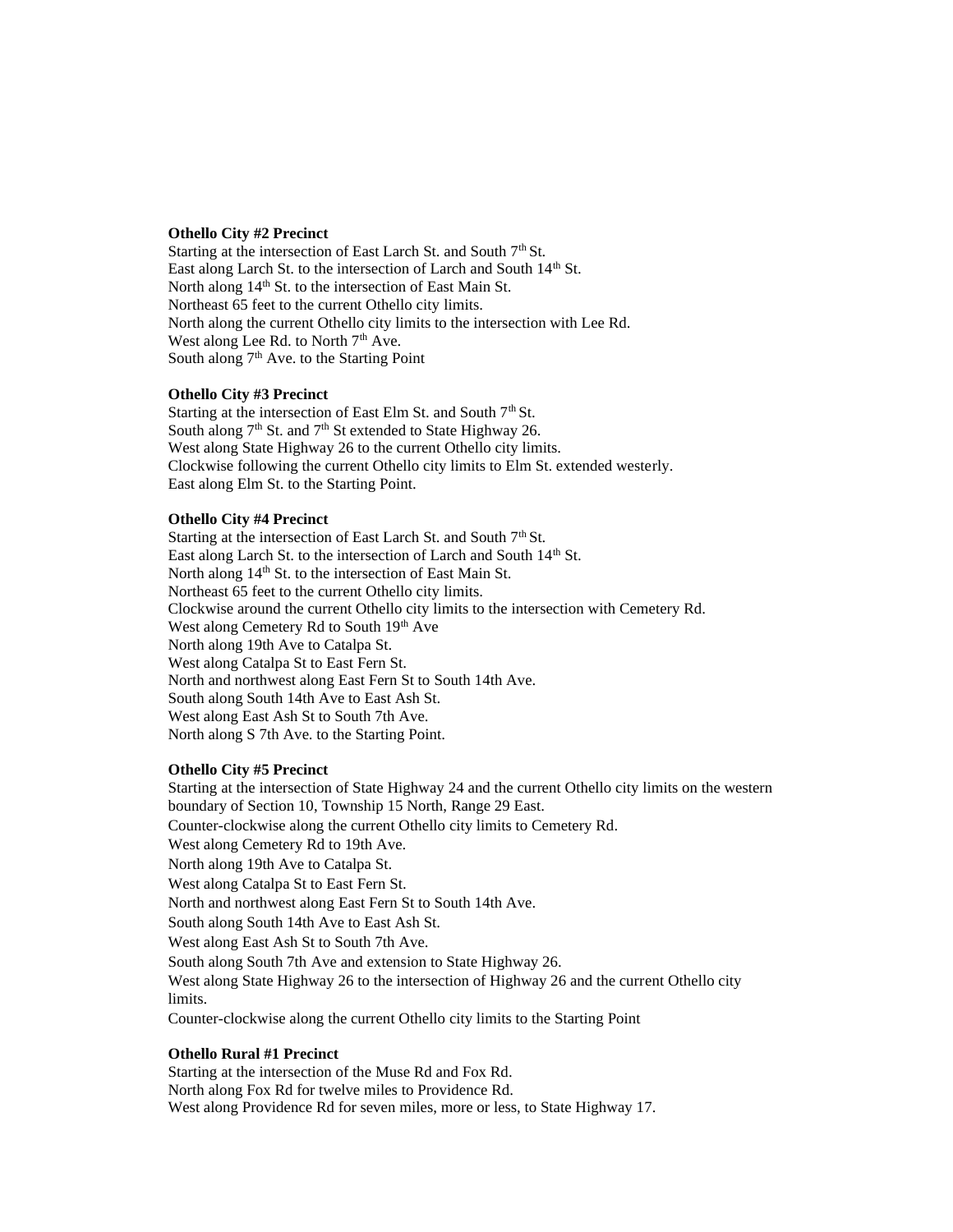South along State Highway 17 to the current Othello city limits. Clockwise around the current Othello city limits to the intersection with State Highway 17. South along State Highway 17 to the intersection with Muse Rd. East along Muse Rd for 4.5 miles, more or less, to the Starting Point.

### **Othello Rural #2 Precinct**

Starting at the intersection of the Muse Rd and State Highway 17. West along Muse Rd to the intersection with State Highway 24. North along State Highway 24 to the current Othello city limits. Counterclockwise along the current Othello city limits to the intersection with State Highway 17. South along State Highway 17 to Muse Rd and the Starting Point.

#### **Othello Rural #3 Precinct**

Starting at the intersection of the Muse Rd and State Highway 24 also the Adams County line. Clockwise along the Adams County line to the intersection of the western crossing of the Royal Slope Railroad.

East along the Royal Slope Railroad to the intersection of the Royal Slope Railroad and the western boundary of Section 06, Township 15 North, Range 29 East.

South along said section line to Southwest corner of Section 7, Township 15 North, Range 29 East.

East along said section line to the intersection of the current Othello city limits just east of the intersection of Buena Vista Dr and W Bench Rd.

Counterclockwise along the current Othello city limits to the intersection with State Highway 24. South along State Highway 24 to Muse Rd and the Starting Point.

#### **Othello Rural #4 Precinct**

Starting at the intersection of the Royal Slope Railroad and the western boundary of Section 06, Township 15 North, Range 29 East.

North along said section line to its Northwest corner point.

East along said section northern section line to the crossing of West Cunningham Rd in the same said section.

Easterly along West Cunningham Rd to the current Othello city limits.

Clockwise following the current Othello city limits to the crossing of Lee Rd.

East along Lee Rd to State Highway 17.

North along State Highway 17 to the Adams County line.

Counterclockwise along the Adams County line to the intersection of the western crossing of the Royal Slope Railroad.

East along the Royal Slope Railroad to the intersection of the Royal Slope Railroad and the western boundary of Section 06, Township 15 North, Range 29 East and the Starting point.

### **Othello Rural #5 Precinct**

Starting at the intersection of the Royal Slope Railroad and the western boundary of Section 06, Township 15 North, Range 29 East.

North along said section line to its Northwest corner point.

East along said section northern section line to the crossing of West Cunningham Rd in the same said section.

Easterly along West Cunningham Rd to the current Othello city limits.

Counterclockwise following the current Othello city limits to the South line of Section 9, Township 15 North, Range 29 East, just west of the intersection of Buena Vista Dr and W Bench Rd.